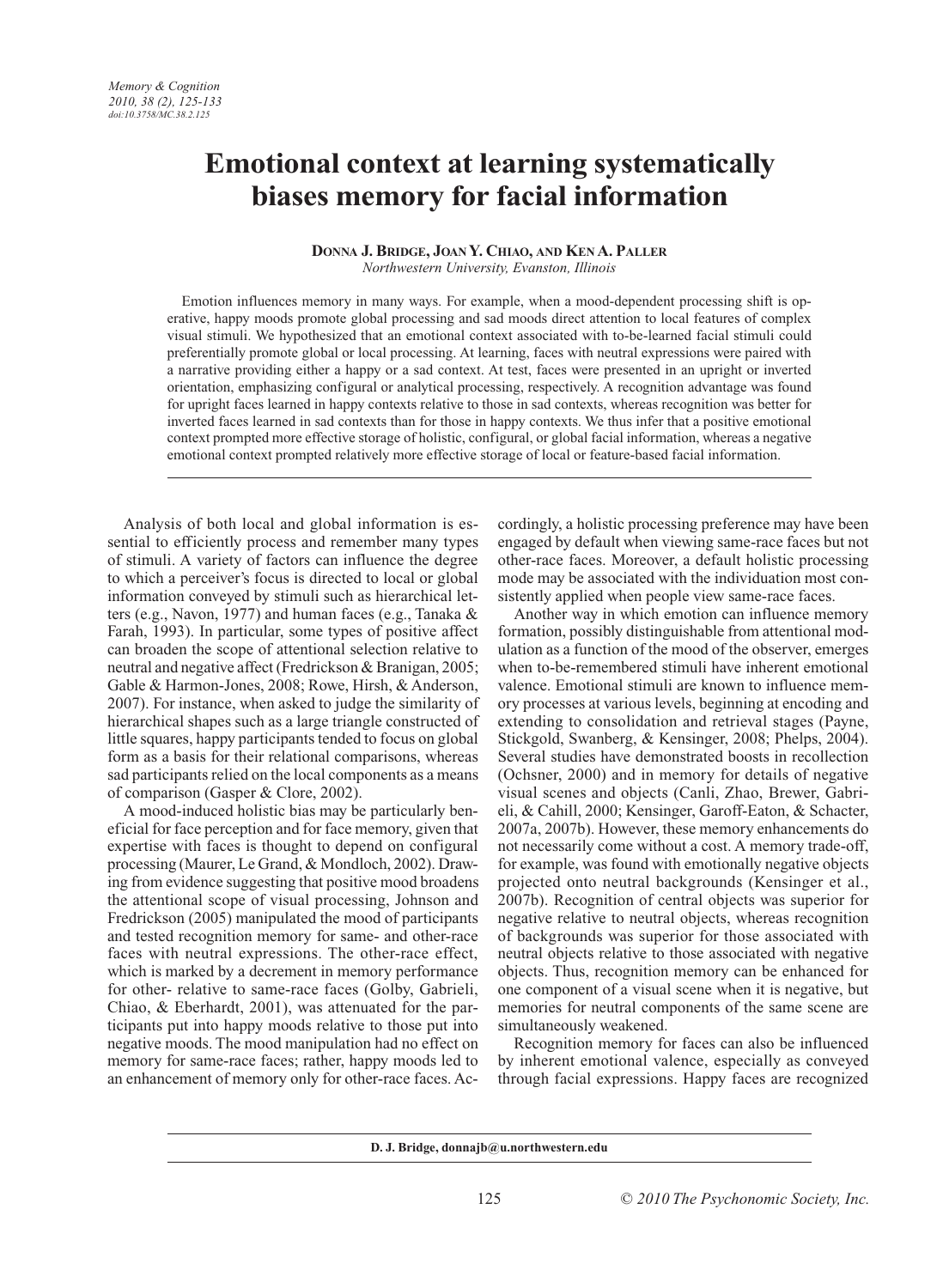better than angry, sad, or neutral faces (D'Argembeau, van der Linden, Comblain, & Etienne, 2003; Marian & Shimamura, 2004; Ridout, Astell, Reid, Glen, & O'Carroll, 2003). An advantage for happy faces can also be found when emotional expressions are only processed subliminally (Sweeny, Grabowecky, Suzuki, & Paller, 2009) or when attention is not oriented on the facial expression during encoding (D'Argembeau & van der Linden, 2007). This memory advantage for happy faces may be due to a boost in holistic processing that is similar to the aforementioned results obtained by Johnson and Fredrickson (2005). In accordance with these ideas about mood and processing strategy, clinically depressed patients do not show a memory advantage for happy faces; rather, they remember sad faces better than happy faces (Ridout et al., 2003). This memory effect may be attributed to the overall sad mood of the patients, which could cause them to emphasize an abnormal processing strategy when viewing faces. In addition, Shimamura, Ross, and Bennett (2006) observed a source-memory advantage for happy facial expressions; participants remembered the category of emotional expression more accurately when viewing neutral test faces that had displayed happy facial expressions than when viewing those that had other emotional expressions during the study phase.

Memory experiments with faces displaying emotional expressions, however, may simultaneously engage two quite different mechanisms biasing memory performance. Both the stimulus characteristics of a happy face and the positive emotional valence that the face provides, for example, can potentially influence memory storage. Facial expressions change the appearance of a face through configural alterations, featural alterations, or both (e.g., curled sides of the mouth moved upward and eyes squinted to smile). Some aspects of a facial expression might make a face easier to remember, independent of any perceived emotion. The influence of emotional valence per se in the memory advantage for happy faces is thus difficult to determine. Moreover, some expressions may draw the observer's attention to particular features of the face that are rich in emotional information. For instance, fear is conveyed with wide-open eyes, and this feature must be visually encoded to correctly identify the emotional valence of the face (Adolphs et al., 2005). When attention is thereby directed to one facial feature, a memory trade-off may ensue such that memory suffers for other facial features, or for the facial configuration as a whole.

In order to disentangle effects of emotional valence and facial expressions on recognition memory, special experimental procedures are needed. Fortunately, to-beremembered facial images can be held constant while manipulating emotion, given that emotions can be conveyed in other ways. Indeed, the perceived valence of a face displaying an ambiguous facial expression can be manipulated with a contextual description that accompanies the face (Kim et al., 2004). Similarly, the interpretation of a facial expression conveyed by a person in a visual scene can be modulated by the context of the scene (Barrett, Lindquist, & Gendron, 2007).

What impact would emotional context have on facial memory in such circumstances? In keeping with Fredrickson and Branigan (2005), a positive context would be expected to broaden the scope of attention, whereas a negative context might lead participants to direct their attention to details. Mapping this onto faces, positive contextual cues would produce a configural processing bias, whereas negative contextual cues would elicit a local or part-based processing bias. Given the notion that face inversion disrupts configural processing but preserves local processing of facial components (e.g., Diamond & Carey, 1986; Maurer et al., 2002; Tanaka & Farah, 1993; Valentine, 1988), and if these assumptions about global and local factors hold, a memory advantage for faces from a positive context would be expected when memory is tested with upright facial images, but a memory advantage for faces from a negative context would be expected when memory is tested with inverted facial images.

We thus developed an experimental design to determine whether emotional context, rather than emotional expressions per se, would influence the processing strategy employed during encoding of neutral faces and bias subsequent recognition memory for those faces. We tested recognition memory for neutral faces learned in either a happy or sad context. For example, an observer would see a neutral face in a context provided by the sentence, "Richard was in a car accident and is now paralyzed from the waist down." The observer would imagine that the person pictured was the protagonist in the vignette. We tested memory in two ways: with upright faces, when configural processing is thought to be preferentially operative, and with inverted faces, when featural processing is thought to be preferentially operative.

## **EXPERIMENT 1**

#### **Method**

**Participants**. Twenty-four Northwestern University undergraduates volunteered for the study or received course credit for their participation (13 women; mean age  $= 19.61$  years, *SE*  $= 0.24$ ).

**Stimuli**. Sixty-four neutral faces were selected from the Karolinska directed emotion face set (Lundqvist, Flykt, & Ohman, 1998), half from each gender. The faces were cropped using an elliptical stencil to omit hair, which may distract participants from emotionally relevant facial features (Tyler & Chen, 2006). Next, the faces were scaled to be approximately the same size with respect to the distance between the hairline and the chin and that from cheek to cheek (Figures 1A and 1B). Thirty-two emotional vignettes were created using hypothetical scenarios and names (see the Appendix). Each vignette briefly described a scenario that involved a person in a happy or a sad situation.

In a separate behavioral validation experiment, the valence associated with the vignettes was confirmed by ratings from 23 participants. Sixty-four neutral and emotional vignettes were rated on a scale of  $1-9$  ( $1 = \text{very} \text{ sad}$ ;  $9 = \text{very} \text{ happy}$ ), where a response of 5 indicated neutral affect. Ratings from each vignette were normalized for statistical analysis, so that a response of 1 indicated the most extreme emotional response possible for both happy and sad vignettes, and a response of 5 indicated a neutral rating. We then averaged the ratings across participants and chose the 16 most extreme happy vignettes and the 16 most extreme sad vignettes to include in the memory study. Paired samples *t* tests on the normalized ratings indi-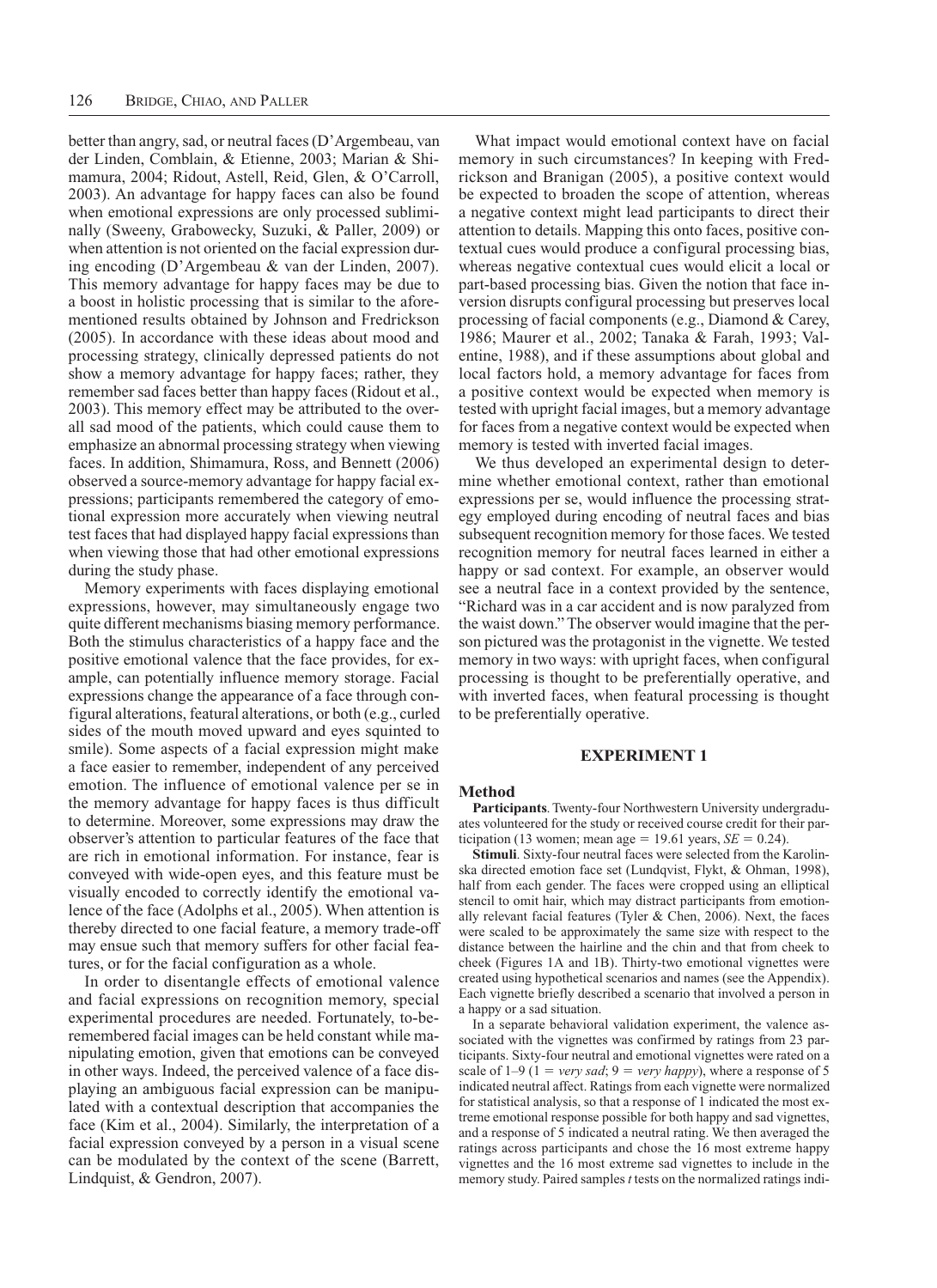#### **A Study Phase**

Happy Encoding Context Block



Sad Encoding Context Block



**B**

**Test Phase**



**Figure 1. Examples of stimulus displays with timing parameters. (A) Study phase. Vignette–face pairings constituted a short emotional sentence followed by an upright neutral face. Individual study blocks contained eight happy or eight sad vignette–face pairings. Each vignette and each to-be-remembered face was presented only once. (B) Test phase. Half of the old and new faces were presented inverted at test. After each face presentation, the participants indicated whether the face was** *old* **or** *new* **and then identified the emotional encoding context as** *happy* **or** *sad***. SEC, sad encoding context.**

cated that the happy vignettes  $(M = 2.43, SE = 0.14)$  [ $t(22) = 17.45$ ,  $p < .001$ ] and the sad vignettes ( $M = 2.05$ ,  $SE = 0.12$ ) [ $t(22) =$ 25.05,  $p < .001$ ] were rated significantly different from neutral.

**Procedure**. Before the study phase, the participants were informed that they should pay careful attention to the identity of the faces that they were about to see and the emotional context associated with each face and that memory would be tested later. No additional information was given about the exact conditions of the memory test.

The study phase consisted of four blocks of vignette–face pairings. Each block included either eight happy or eight sad vignettes (Figure 1A). An unlimited amount of time was allowed for reading each vignette. Next, an upright face appeared for 3,000 msec. The participants were instructed to read each vignette carefully and to imagine that the subsequent face depicted the protagonist. Two happy-context and two sad-context blocks occurred in a randomized order.

After the study phase, the participants completed a 30-sec distractor task. In this task, the participants counted backward by increments of 3, beginning at 975.

The test phase followed the distractor task (Figure 1B). The participants were informed that faces would sometimes be presented in an inverted orientation during the test phase. The faces were presented in a randomized order. The test included the 16 faces learned in a happy context (happy encoding context or HEC faces), the 16 faces learned in a sad encoding context (sad encoding context or SEC faces), and 32 new faces. For each type of face, half were presented upright and the other half inverted. The participants viewed each face for 500 msec and endorsed the face as *old* or *new* with a buttonpress response. After making a response, the participants indicated whether the face had been associated with a happy or sad context during the study phase with another buttonpress response. If they had never seen the face before or they did not remember seeing the face previously, they were instructed to guess whether the face would be classified as happy or sad.

The participants also completed a questionnaire in which they rated the emotionality of each of the vignettes. The participants' ratings were not significantly different from the ratings collected in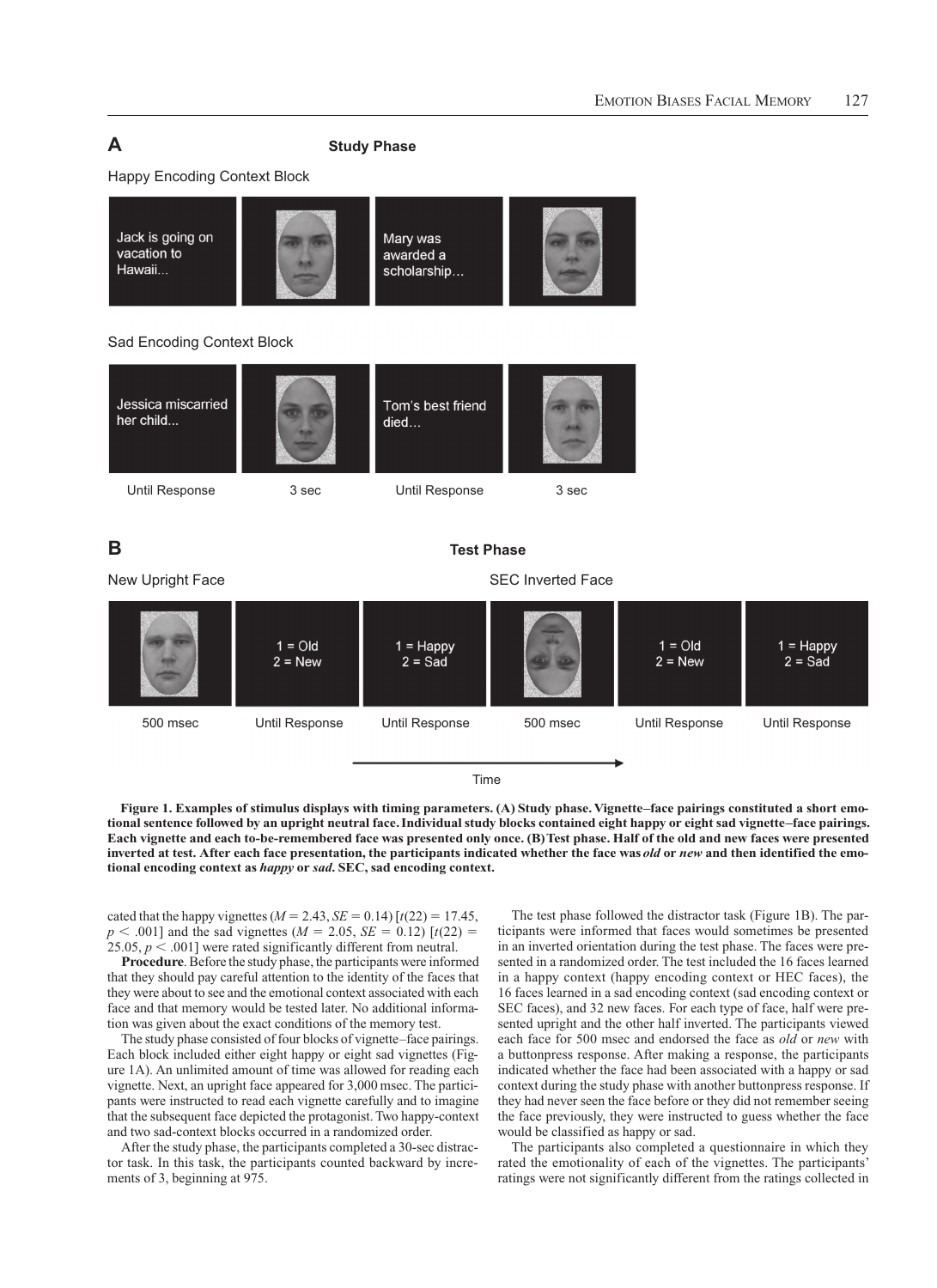the validation behavioral experiment ( $p_s$  > .2 for both happy and sad vignettes). Specific faces assigned to the HEC, SEC, and *new* conditions and to the upright and inverted conditions were counterbalanced across participants. Each specific face was thus equally likely to appear in each condition.

**Data analysis**. Hit rates were calculated as the percentage of correctly endorsed old faces in each of the four conditions (happy or sad encoding context, upright or inverted test orientation). False alarm rates were determined separately for upright and inverted new faces incorrectly endorsed as *old*. Normalized hit and false alarm rates were used to calculate *d'* scores for each condition and participant. In order to correct for extreme hit and false alarm values (i.e.,  $1$  or 0), we computed  $d'$  using the correction technique described by Snodgrass and Corwin (1988).

## **Results and Discussion**

**Recognition accuracy**. Emotional context during learning systematically influenced the recognition results. As is shown in Figure 2A, HEC faces were remembered better than SEC faces when the test faces were upright. Conversely, SEC faces were remembered better than HEC faces when the test faces were inverted.

This outcome was confirmed with a two-way ANOVA (happy/sad encoding context  $\times$  upright/inverted test orientation) on *d'* scores, with a significant interaction of context and orientation  $[F(1,23) = 8.25, p < .01]$ . Further tests indicated a memory advantage for HEC relative to SEC upright faces  $[t(23) = 1.86, p < .08]$  and for SEC relative to HEC inverted faces  $[t(23) = 2.00, p \le$ .06], but both comparisons only approached statistical significance. In addition, the main effect of orientation  $[F(1,23) = 12.73, p < .003]$  confirmed the typical memory advantage for upright faces  $(d' = 0.94, SE = .11)$ relative to inverted faces ( $d' = 0.38$ ,  $SE = .11$ ), and there was no overall effect of encoding context ( $p > .7$ ).

We also examined recognition accuracy for each condition separately (Figure 2B). Hit rates were higher for upright HEC faces than for upright SEC faces, whereas hit rates were higher for inverted SEC faces than for inverted HEC faces. A two-way ANOVA confirmed this interactive influence of emotional context as a function of face orientation  $[F(1,23) = 7.07, p < .02]$ . There was also a main effect of orientation on hit rate  $[F(1,23) = 4.41, p < .05]$ , reflecting the classic face-inversion effect. Further tests for hit rate differences between upright HEC and SEC faces  $[t(23) = 1.67, p < .11]$  and between inverted SEC and HEC faces  $[t(23) = 1.97, p < .07]$  failed to reach statistical significance. Finally, we compared false alarm rates for upright and inverted faces and observed a higher false alarm rate for inverted faces than for upright faces  $[t(23) = 2.48, p < .03]$ .

The crossover interaction of emotional encoding context and stimulus orientation at test is consistent with the notion of a processing shift at encoding between focusing on featural versus configural information. Prior studies have similarly demonstrated that mood can influence local versus global processing strategies with respect to hierarchical visual stimuli (Gasper & Clore, 2002) and memory for other-race faces (Johnson & Fredrickson, 2005). The results from Experiment 1 did not include mood assessments, so we do not know whether the context effects on memory arose because the vignettes influenced observers' moods, as in the aforementioned studies, or whether perceiving emotional context was sufficient. In any event, it is likely that the emotional vignettes modulated the participants' active exploration and encoding of facial information, such that attention was directed more toward individual features during the SEC encoding blocks and more toward the configuration of features during the HEC encoding blocks. Even though the faces appeared neutral in affect, it is possible that the emotional context associated with the faces led to a bias in the perception of



**Figure 2. Recognition memory results from Experiment 1. (A) Discriminability scores (***d***) for faces learned in a happy encoding context (HEC) or a sad encoding context (SEC), computed on the basis of results for upright and inverted faces presented during the test phase with corrected hit and false alarm rates. See the text for more details. (B) Raw hit rates for HEC and SEC faces along with false alarm rates for new faces. Error bars indicate 1** *SEM***.**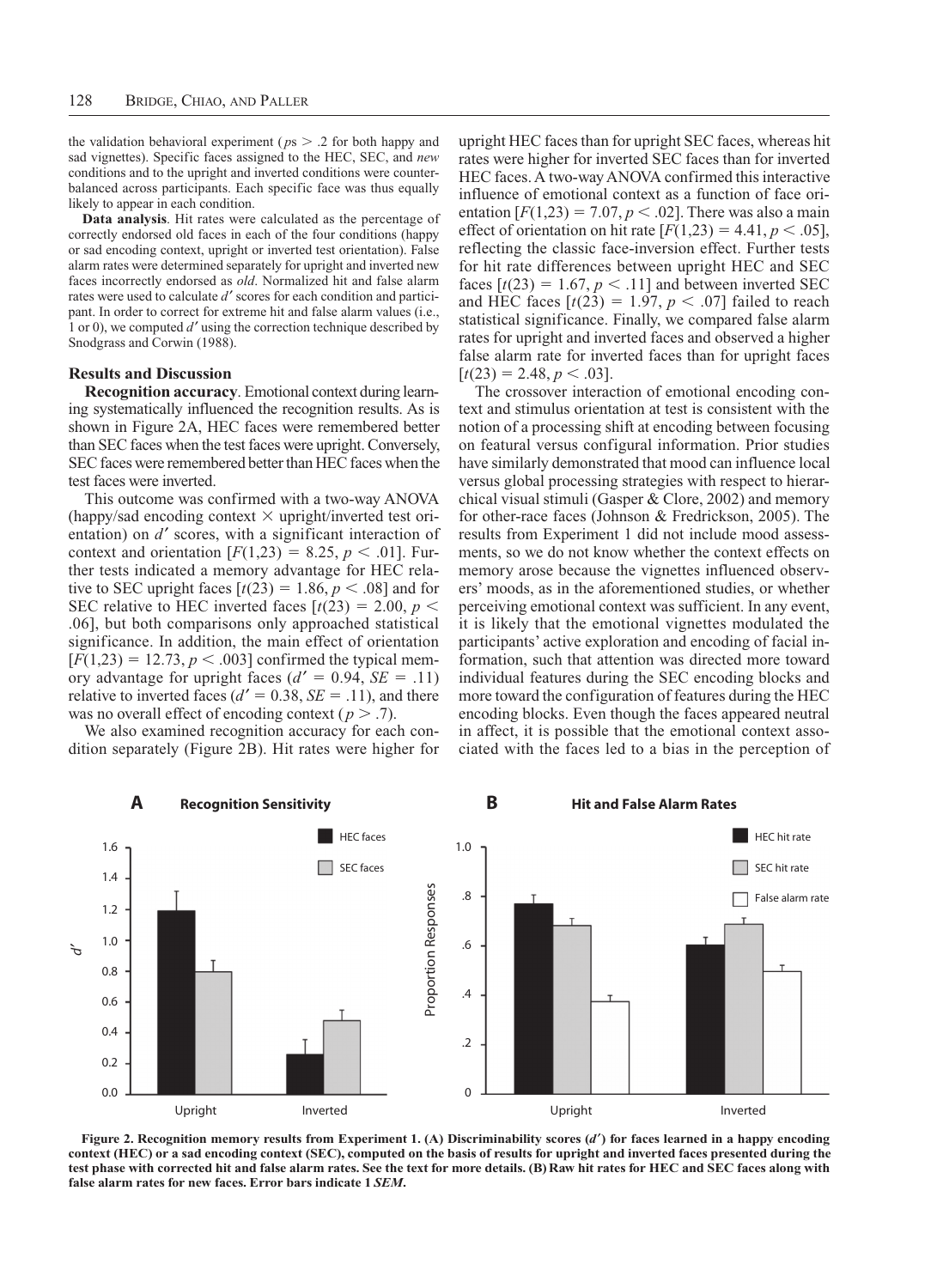| <b>Table 1</b>               |  |
|------------------------------|--|
| <b>Source-Memory Results</b> |  |

|                     | Upright |     |     |                           | Inverted       |           |        |     |
|---------------------|---------|-----|-----|---------------------------|----------------|-----------|--------|-----|
|                     | Happy   |     | Sad |                           | Happy          |           | Sad    |     |
|                     | M       | SE  | М   | SE                        | $\overline{M}$ | <b>SE</b> | M      | SE  |
|                     |         |     |     | Experiment 1 ( $N = 24$ ) |                |           |        |     |
| Study trial hits    | .50     | .04 | .63 | .04                       | .46            | .04       | .56    | .04 |
| All study trials    | .48     | .03 | .57 | .03                       | .53            | .04       | .51    | .03 |
| Lures               | .46     | .03 | .54 | .03                       | .53            | .03       | .47    | .03 |
| Source memory score | .04     | .06 | .09 | .05                       | $-.07$         | .05       | .09    | .04 |
|                     |         |     |     | Experiment 2 ( $N = 20$ ) |                |           |        |     |
| Study trial hits    | .60     | .05 | .59 | .06                       | .59            | .04       | .56    | .04 |
| All study trials    | .54     | .05 | .62 | .04                       | .53            | .04       | .58    | .04 |
| Lures               | .44     | .06 | .56 | .06                       | .42            | .08       | .58    | .08 |
| Source memory score | .17     | .05 | .03 | .06                       | .16            | .05       | $-.02$ | .04 |

Note—Study trial hits and all study trials show the proportion of faces in each specified condition for which the context type was classified correctly as happy or sad. Lures shows the proportion of happy and sad responses for upright and inverted faces, usually showing a bias for the sad response. Source memory scores for each condition were calculated as the proportion of hits correctly classified as happy or sad minus the proportion of lures classified as happy or sad for upright and inverted faces.

emotional information conveyed by the face. We explored these issues further in Experiment 2.

**Source memory**. Given that a source-memory advantage for happy facial expressions has been found previously (Shimamura et al., 2006), we predicted that HECs would be remembered more often than SECs. In order to interpret the accuracy of context decisions, however, it is necessary to take the possibility of a bias in context decisions into account. In other words, the guessing rate may not be 50% in this test if the participants had a bias to indicate a happy encoding context or a sad encoding context. We used responses to new faces to estimate guessing rates and computed a source-memory score for each condition by subtracting these estimates from corresponding context accuracy values for old faces.

Table 1 shows that source-memory accuracy was somewhat higher than 50% correct when considering only study trials in which the face was recognized as an old face (hits) or when considering all study trials. However, there was also a bias to select a sad context in response to lures. Mean source-memory scores, computed by subtracting lure results from hit results, were generally near chance levels (similar results were apparent if all study trials were used). No significant effects were found when these scores were analyzed in a two-way ANOVA (happy/ sad emotional context  $\times$  upright/inverted test orientation). Furthermore, source memory scores averaged across conditions showed that context memory overall  $(M = .04, )$  $SE = .03$ ; chance  $= 0$ ) did not differ from chance  $[t(23) =$ 1.44,  $p > 0.1$ . These findings suggest that source memory was very weak and that the emotional encoding context was not reliably available to the participants upon identification of the study faces. However, in light of possible floor effects in source-memory accuracy, definitive conclusions cannot be drawn in regard to the influence of emotional encoding context.

## **EXPERIMENT 2**

In our next experiment, we aimed to provide a replication of the results observed in Experiment 1 and to address two additional questions. First, we sought to determine whether participants' moods were influenced by the valence of the emotional encoding blocks. A sad mood may result from reading the sad vignettes, and likewise, a happy mood may result from reading the happy vignettes. If so, mood might mediate the influence of encoding context on memory. Therefore, we altered the design by incorporating a self-report mood measure at the end of each study block.

Second, we investigated whether the participants' perception of study faces was altered as a function of the emotional encoding context. The vignettes may have modified the interpretation of emotional facial information, such that expressions perceived in HEC faces may have been shifted to appear more happy and those in SEC faces to appear more sad. Therefore, we included an affect-rating procedure in which the participants rated each face following the memory test.

#### **Method**

The materials and procedure were identical to those in Experiment 1, except where otherwise noted.

**Participants**. Twenty Northwestern University undergraduates participated in the study for course credit  $(10 \text{ women}; \text{mean age} =$ 18.95 years,  $SE = 0.21$ ).

**Procedure**. The participants were given the same instructions as were those in Experiment 1, except that they were also informed that they would periodically complete a mood-rating scale. At the end of each study block, the participants were instructed to rate their current mood on a scale of  $1-9$  ( $1 =$  *very negative*;  $9 =$  *very positive*).

After the memory test phase, the participants were given instructions for the affect-rating procedure. In a random order, the entire set of 64 faces from the memory task was presented again. Each face was displayed upright and remained on the screen until the participants pressed a button to make a response. The participants were asked to rate the perceived valence of the face on a scale of 1–9  $(1 = negative; 9 = positive)$ . The experiment ended after the affectrating procedure, and unlike in Experiment 1, the participants did not rate the affect of the vignettes.

## **Results and Discussion**

**Recognition accuracy**. Recognition memory was systematically affected by emotional encoding context, as is shown in Figure 3A. Just as in Experiment 1, we observed an interaction of emotional encoding context and orientation on *d'*  $[F(1,19) = 10.38, p < .005]$ . Follow-up *t* tests revealed a significant memory advantage for inverted SEC faces relative to inverted HEC faces  $[t(19) = 2.37]$ ,  $p < .03$ ] and a nonsignificant trend of better memory for upright HEC faces than for upright SEC faces  $[t(19) =$  $1.76, p \leq .1$ ].

Although the critical interaction of emotion and orientation on recognition sensitivity was highly reliable in both Experiment 1 and Experiment 2, follow-up tests for effects of emotional context restricted to either upright or inverted faces often failed to reach significance. Given that strong trends were apparent in the expected directions, it is plausible that the number of participants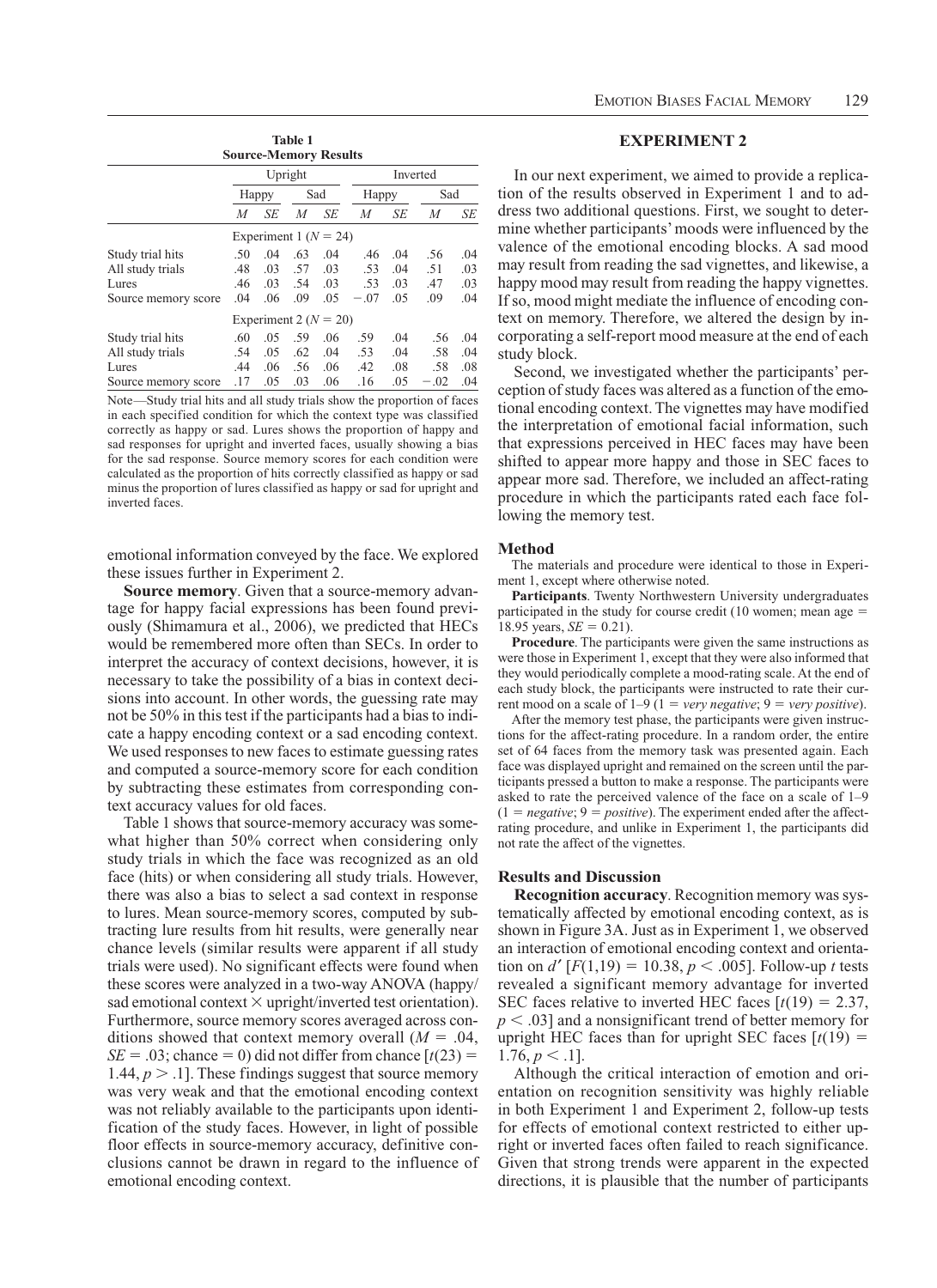

**Figure 3. Recognition memory results from Experiment 2. (A) Discriminability scores (***d***) for faces learned in a happy encoding context (HEC) or a sad encoding context (SEC), computed on the basis of results for upright and inverted faces presented during the test phase with corrected hit and false alarm rates. See the text for more details. (B) Raw hit rates for HEC and SEC faces along with false alarm rates for new faces. Error bars indicate 1** *SEM***.**

in each experiment did not provide sufficient statistical power. An additional analysis was thus conducted using  $d'$  scores combined from the two experiments ( $N = 44$ ). Differences in recognition sensitivity as a function of encoding context were substantiated for both upright faces  $[t(43) = 2.56, p < .02]$  and inverted faces  $[t(43) = 3.07]$ ,  $p < .005$ . Overall, upright HEC faces were remembered better than upright SEC faces ( $d' = 1.19$  and  $d' = 0.94$ , respectively), whereas inverted SEC faces were remembered better than inverted HEC faces  $(d' = 0.48$  and  $d' =$ 0.26, respectively).

We also observed a main effect of orientation in Experiment 2  $[F(1,19) = 24.52, p < .001]$ ; recognition accuracy for inverted faces ( $d' = 0.34$ ,  $SE = .12$ ) was very poor relative to that for upright faces  $(d' = 1.22, SE = .14)$ . In keeping with this evidence of a face-inversion effect, inverted faces elicited more false alarms than did upright faces  $[t(19) = 5.22, p < .001]$ . The main effect of encoding context was not significant ( $p > .9$ ).

A hit rate analysis also revealed a significant interaction of emotional encoding context and orientation  $[F(1,19) =$ 14.49,  $p < .002$ ], as is shown in Figure 3B. These results paralleled the *d'* results. Corresponding differences in hit rate were found between upright HEC and SEC faces  $[t(19) = 2.16, p < .05]$  and between inverted SEC and HEC faces  $[t(19) = 2.38, p < .03]$ .

**Mood ratings**. Mood was significantly affected by emotional encoding context  $[t(19) = 5.45, p < .001]$ . Following HEC blocks, the participants reported a more positive mood ( $M = 5.53$ ,  $SE = 0.21$ ) than after SEC blocks ( $M = 4.00$ ,  $SE = 0.28$ ). This difference in reported mood raises the possibility that mood contributed to the crossover memory effect. To examine this possibility, we conducted a correlational analysis to determine whether the mood difference between HEC and SEC blocks was

associated with the magnitude of the HEC–SEC memory effect for either upright or inverted faces. However, the correlational analysis did not reveal a significant relationship between mood differences reported following HEC relative to SEC blocks and the interactive memory effects observed for upright and inverted faces ( $r = .12$ ,  $p > .6$ , and  $r = -.08$ ,  $p > .7$ , respectively). Despite these nonsignificant correlations, it is possible that mood did play a role in the observed memory effects and that the correlational analysis was not powerful enough to reveal the relationship. Nonetheless, these results show that mood did indeed shift depending upon the encoding context, and thus, we cannot rule out the possibility that interactive memory effects are dependent on mood.

**Facial affect ratings**. At the time of encoding, emotional vignettes may have caused the participants to interpret emotional expressions of the nominally neutral faces as consistent with vignette valence. However, we elected not to acquire facial affect ratings during the study phase in order to avoid introducing an extra factor that might alter facial encoding. We instead acquired facial affect ratings after the test phase. The results failed to show any reliable influence of emotional encoding context on the participants' perceived affective ratings of the HEC, SEC, and lure test faces  $[F(2,38) = 1.46, p > .2]$ . The ratings were similar for HEC faces  $(M = 4.71, SE = 0.16)$ , SEC faces ( $M = 4.54$ ,  $SE = 0.10$ ), and lures ( $M = 4.63$ ,  $SE =$ 0.11). We thus have no evidence to support the notion that the participants' perception of the emotional valence conveyed by the faces contributed to the observed recognition memory effects. We cannot rule out an influence on expression perception at the time of encoding that faded by the end of the experiment.

**Source memory**. We computed source memory scores using the results from recognition hits and from lures, as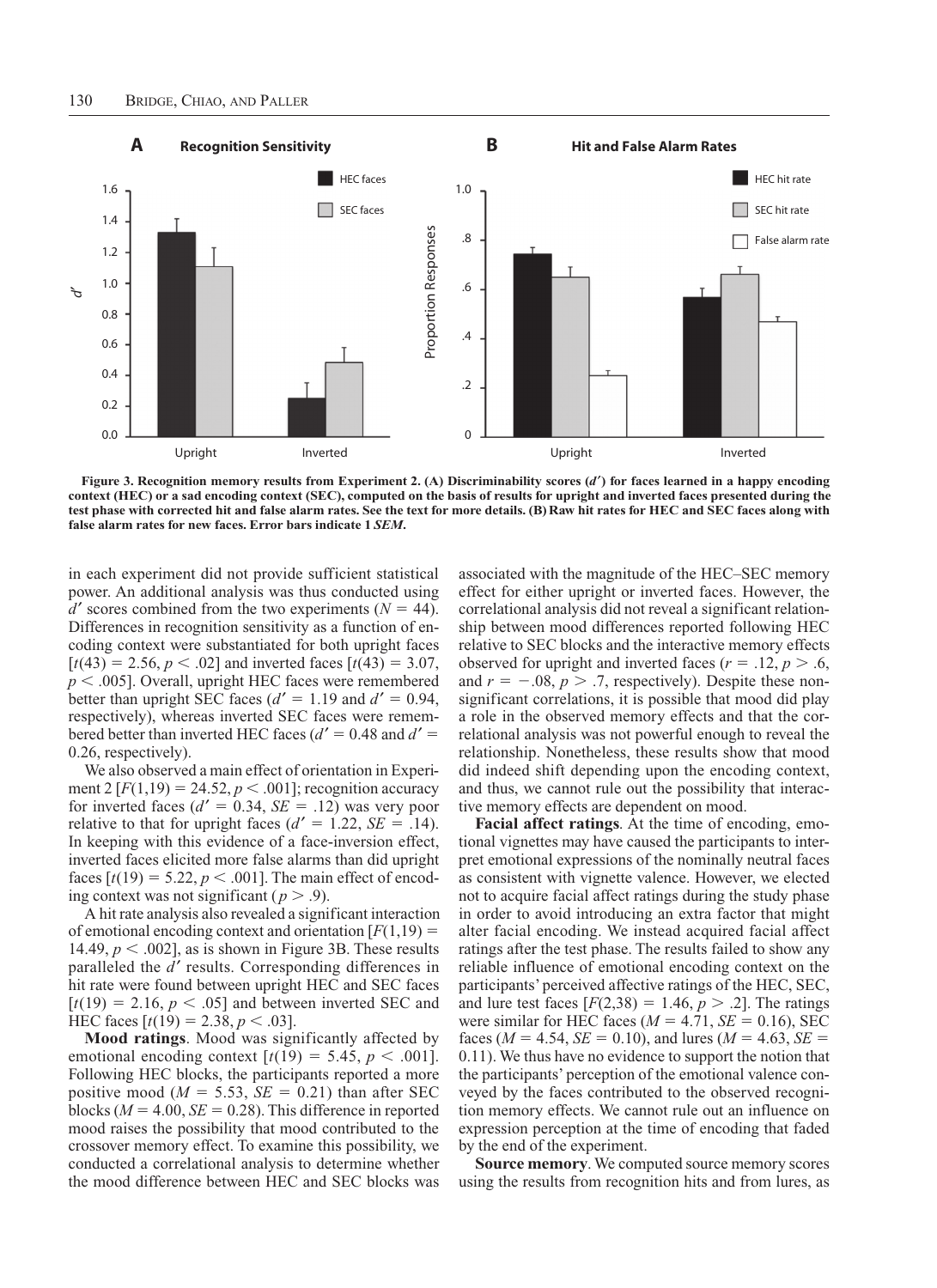in Experiment 1. As is shown in Table 1, source memory scores were significantly greater than chance performance  $[t(19) = 2.98, p < .01]$ . Furthermore, HECs (*M* = .17,  $SE = .05$ ) were remembered better than SECs ( $M = .01$ ,  $SE = .04$ ), as was indicated by a main effect of emotional context in a 2  $\times$  2 (emotional context  $\times$  orientation) ANOVA  $[F(1,19) = 5.96, p < .03]$ . Accuracy was nearly the same for study–trial hits, whereas there was a bias to select the sad-context response with new faces. Although these results are consistent with the source-memory advantage for happy facial expressions reported previously (Shimamura et al., 2006), the fact that they depend on an estimate of bias derived from new faces leads us to be cau-

tious about interpreting these results, given that responses to new faces may have reflected either a source-memory bias or some evaluation of facial affect in these nominally neutral faces.

### **GENERAL DISCUSSION**

Recognition memory can be influenced by the presence of emotional information and by the mood of the observer, as was reviewed above. In our experiments, the to-beremembered objects were ostensibly neutral—unfamiliar faces with neutral emotional expressions. Whereas these faces had minimal emotional content, emotional factors were manipulated independently using a context sentence that the participants read prior to encoding each face. The same facial images appeared again during the memory test. As was predicted, the results from both Experiment 1 and Experiment 2 showed systematic effects of encoding context on memory that varied according to whether faces were upright or inverted at test. Our interpretation is twofold: (1) The happy encoding context provoked better encoding of configural facial information than the sad encoding context, yielding better memory when recognition was tested with upright faces, and (2) the sad encoding context resulted in better encoding of individual facial components than the happy encoding context, resulting in better memory when recognition was tested with inverted faces.

Our experimental analyses were focused on the contrasts between the happy and the sad contexts at encoding. We did not include a neutral context at encoding, so further experimentation is needed to determine whether only one type of context was effective or whether both contexts were effective in altering face encoding. Nonetheless, we can conclude with certainty that the happy and sad contexts had differential effects at encoding and that these effects yielded differential memory performance at test as a function of face orientation. Moreover, these conclusions fit well with predictions derived from considerations of how emotion can systematically influence attention to global versus local stimulus information (e.g., Fredrickson & Branigan, 2005; Gasper & Clore, 2002).

These crossover memory effects provide novel evidence that memory can be modulated by emotions activated in the encoding context independent of emotional cues inherent in the stimuli, as in happy and sad facial expressions or positive and negative emotional scenes. When memory

is examined using emotional facial expressions, for example, it is difficult to disentangle direct effects of explicit emotional cues and indirect effects of the emotions engendered by those cues. Because the emotional information was paired with neutral faces in our experiments, we can infer that face encoding was altered because of the concurrent emotional information that the participants processed and not because of facial configurations that coincide with certain expressions. On the other hand, it is unclear whether emotional contexts influenced memory by causing the participants to perceive the neutral faces as displaying corresponding emotional expressions.

Another factor that may have contributed to the observed memory effects is mood. Many studies have shown that depression and anxiety can influence how individuals process facial information (Jermann, van der Linden, & D'Argembeau, 2008; Ridout et al., 2003; Yoon & Zinbarg, 2008). Indeed, the self-reported mood of our participants was modulated in accordance with the vignettes that they read, in that more sadness was evident after sad-context blocks than after happy-context blocks; however, differential mood ratings did not correlate with either the inverted or the upright emotional context memory effects. Although individual differences in mood ratings were not obviously related to the observed memory effects, we cannot dissociate mood from the emotional encoding context and therefore cannot rule out the possibility that mood changes were operative in achieving the crossover pattern of memory effects reported here.

Even though the emotional memory effects described above are intriguing, this study has some limitations that could be addressed in future research. First of all, we do not know whether individual vignettes were powerful enough to influence encoding in isolation. Our design used blocks of eight vignettes of the same valence in order to take advantage of a cumulative emotional effect. Second, we do not know whether the particular circumstances of memory testing, such as the inclusion of a source-memory question, were essential for observing these effects. Third, as was mentioned above, we did not determine whether a happy context boosted holistic processing relative to a neutral context or whether a sad context impaired holistic processing relative to a neutral context. We also do not know whether other emotions might operate similarly. Finally, we did not map out the effects of retention delay. We used one delay, which was relatively short (about 11 min, on average), so it remains possible that the memory advantages observed on the basis of encoding context would take a different form if a different retention delay were used.

In summary, the results from the present study underscore the importance of emotion and its influence on attentional focus for subsequent memory. Emotion can systematically bias facial encoding toward holistic or analytic facial information. Happiness might generally be superior for face memory relative to sadness, because we so seldom need to recognize inverted faces, but this benefit might reflect an emphasis on configural face processing at the expense of encoding isolated facial features. Given the robust influence of emotional encoding context on subsequent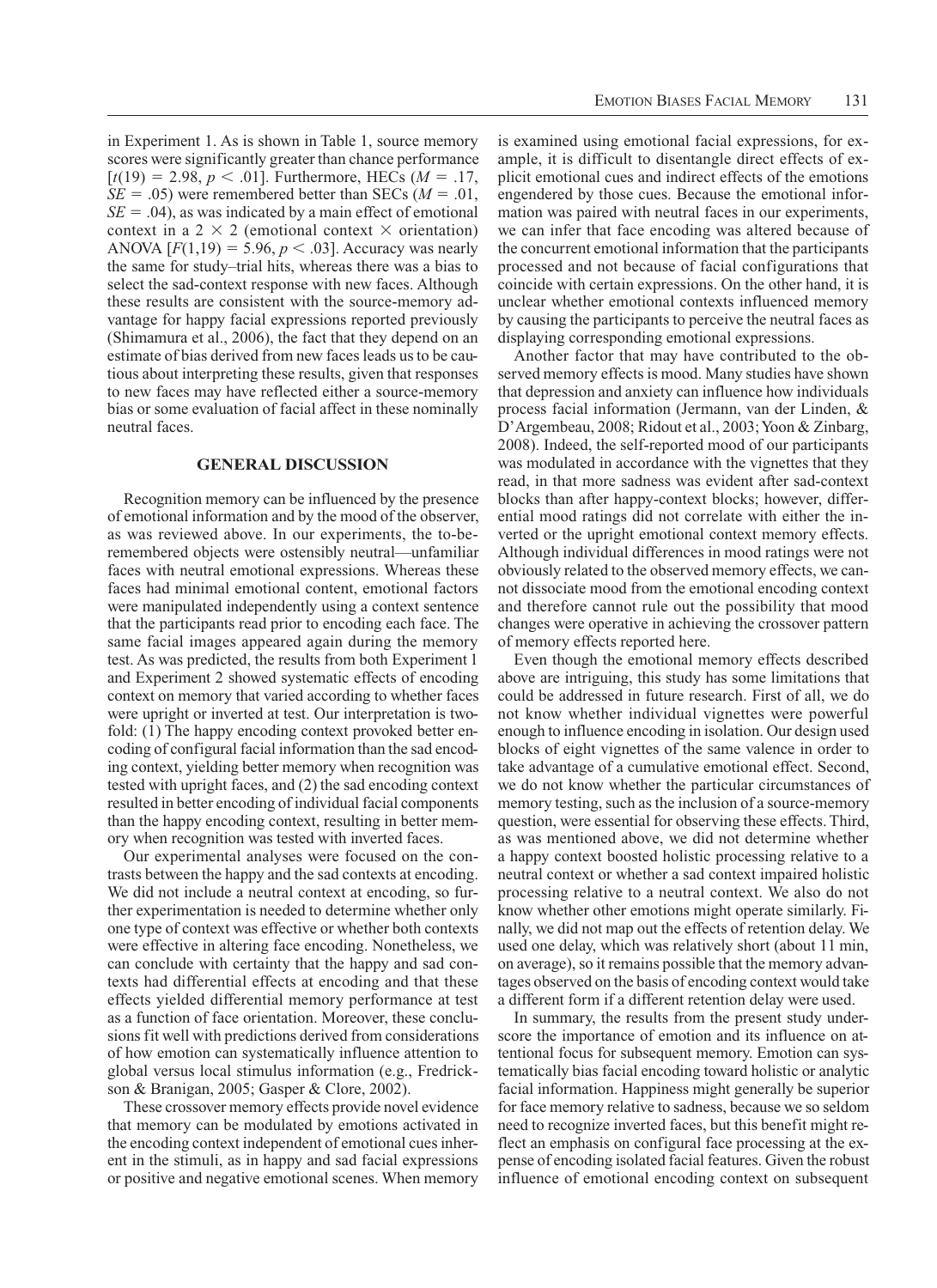memory for faces, it may be useful to explore whether similar effects can be observed with other stimuli, such as neutral scenes, vocabulary words, or factual knowledge. Emotional encoding context, either arising from the to-beremembered information directly or arising independently, must be given suitable consideration in order to fully characterize the influence of emotion on memory.

#### **AUTHOR NOTE**

This work was supported by NSF Grants BCS-0518880 and BCS-0818912 to K.A.P. and NSF Grants BCS-0720312 and BCS-0722326 to J.Y.C. The authors thank Joel Voss for programming assistance, Tim Sweeny for providing facial stimuli, and Jason Scimeca for assistance with stimulus preparation. We also extend our gratitude to Art Shimamura and Galit Yovel for providing insightful feedback on an earlier version of the manuscript. Correspondence concerning this article should be sent to D. J. Bridge, Department of Psychology, Northwestern University, Cresap Hall, 2029 Sheridan Rd., Evanston, IL 60208 (e-mail: donnajb@u.northwestern.edu).

#### **REFERENCES**

- Adolphs, R., Gosselin, F., Buchanan, T. W., Tranel, D., Schyns, P., & Damasio, A. R. (2005). A mechanism for impaired fear recognition after amygdala damage. *Nature*, **433**, 68-72.
- BARRETT, L. F., LINDQUIST, K. A., & GENDRON, M. (2007). Language as context for the perception of emotion. *Trends in Cognitive Sciences*, **11**, 327-332.
- Canli, T., Zhao, Z., Brewer, J., Gabrieli, J. D., & Cahill, L. (2000). Event-related activation in the human amygdala associates with later memory for individual emotional experience. *Journal of Neuroscience*, **20**, 99-103.
- D'Argembeau, A., & van der Linden, M. (2007). Facial expressions of emotion influence memory for facial identity in an automatic way. *Emotion*, **7**, 507-515.
- D'Argembeau, A., van der Linden, M., Comblain, C., & Etienne, A.-M. (2003). The effects of happy and angry expressions on identity and expression memory for unfamiliar faces. *Cognition & Emotion*, **17**, 609-622.
- DIAMOND, R., & CAREY, S. (1986). Why faces are and are not special: An effect of expertise. *Journal of Experimental Psychology: General*, **115**, 107-117.
- FREDRICKSON, B. L., & BRANIGAN, C. (2005). Positive emotions broaden the scope of attention and thought–action repertoires. *Cognition & Emotion*, **19**, 313-332.
- Gable, P. A., & Harmon-Jones, E. (2008). Approach-motivated positive affect reduces breadth of attention. *Psychological Science*, **19**, 476-482.
- Gasper, K., & Clore, G. L. (2002). Attending to the big picture: Mood and global versus local processing of visual information. *Psychological Science*, **13**, 34-40.
- Golby, A. J., Gabrieli, J. D., Chiao, J.Y., & Eberhardt, J. L. (2001). Differential responses in the fusiform region to same-race and otherrace faces. *Nature Neuroscience*, **4**, 845-850.
- Jermann, F., van der Linden, M., & D'Argembeau, A. (2008). Identity recognition and happy and sad facial expression recall: Influence of depressive symptoms. *Memory*, **16**, 364-373.

Johnson, K. J., & Fredrickson, B. L. (2005). "We all look the same to

me": Positive emotions eliminate the own-race bias in face recognition. *Psychological Science*, **16**, 875-881.

- Kensinger, E. A., Garoff-Eaton, R. J., & Schacter, D. L. (2007a). Effects of emotion on memory specificity in young and older adults. *Journals of Gerontology: Psychological Sciences*, **62B**, 208-215.
- Kensinger, E. A., Garoff-Eaton, R. J., & Schacter, D. L. (2007b). Effects of emotion on memory specificity: Memory trade-offs elicited by negative visually arousing stimuli. *Journal of Memory & Language*, **56**, 575-591.
- Kim, H., Somerville, L. H., Johnstone, T., Polis, S., Alexander, A. L., Shin, L. M., & Whalen, P.J. (2004). Contextual modulation of amygdala responsivity to surprised faces. *Journal of Cognitive Neuroscience*, **16**, 1730-1745.
- Lundqvist, D., Flykt, A., & Ohman, A. (1998). The Karolinska directed emotional faces [CD-ROM]. Stockholm: Karolinska Institute, Psychology section, Department of Clinical Neuroscience.
- Marian, D. E., & Shimamura, A. P. (2004). *Effects of emotional facial expressions on memory for faces and associate expressions*. Paper presented at the 10th Annual Meeting of the Cognitive Science Association for Interdisciplinary Learning, Hood River, OR.
- Maurer, D., Le Grand, R. L., & Mondloch, C. J. (2002). The many faces of configural processing. *Trends in Cognitive Sciences*, **6**, 255-260.
- Navon, D. (1977). Forest before trees: The precedence of global features in visual perception. *Cognitive Psychology*, **9**, 353-383.
- Ochsner, K. N. (2000). Are affective events richly recollected or simply familiar? The experience and process of recognizing feelings past. *Journal of Experimental Psychology: General*, **129**, 242-261.
- Payne, J. D., Stickgold, R., Swanberg, K., & Kensinger, E. A. (2008). Sleep preferentially enhances memory for emotional components of scenes. *Psychological Science*, **19**, 781-788.
- PHELPS, E. A. (2004). Human emotion and memory: Interactions of the amygdala and hippocampal complex. *Current Opinion in Neurobiology*, **14**, 198-202.
- Ridout, N., Astell, A. J., Reid, I. C., Glen, T., & O'Carroll, R. E. (2003). Memory bias for emotional facial expressions in major depression. *Cognition & Emotion*, **17**, 101-122.
- Rowe, G., Hirsh, J. B., & Anderson, A. K. (2007). Positive affect increases the breadth of attentional selection. *Proceedings of the National Academy of Sciences*, **104**, 383-388.
- Shimamura, A. P., Ross, J. G., & Bennett, H. D. (2006). Memory for facial expressions: The power of a smile. *Psychonomic Bulletin & Review*, **13**, 217-222.
- SNODGRASS, J. G., & CORWIN, J. (1988). Pragmatics of measuring recognition memory: Applications to dementia and amnesia. *Journal of Experimental Psychology: General*, **117**, 34-50.
- Sweeny, T. D., Grabowecky, M., Suzuki, S., & Paller, K. A. (2009). Long-lasting effects of subliminal affective priming from facial expressions. *Consciousness & Cognition*, **18**, 929-938.
- TANAKA, J. W., & FARAH, M. J. (1993). Parts and wholes in face recognition. *Quarterly Journal of Experimental Psychology*, **46A**, 225-245.
- TYLER, C. W., & CHEN, C.-C. (2006). Spatial summation of face information. *Journal of Vision*, **6** (10, Art. 11), 1117-1125. doi:10.1167/ 6.10.11
- Valentine, T. (1988). Upside-down faces: A review of the effect of inversion upon face recognition. *British Journal of Psychology*, **79**, 471-491.
- YOON, K. L., & ZINBARG, R. E. (2008). Interpreting neutral faces as threatening is a default mode for socially anxious individuals. *Journal of Abnormal Psychology*, **117**, 680-685.